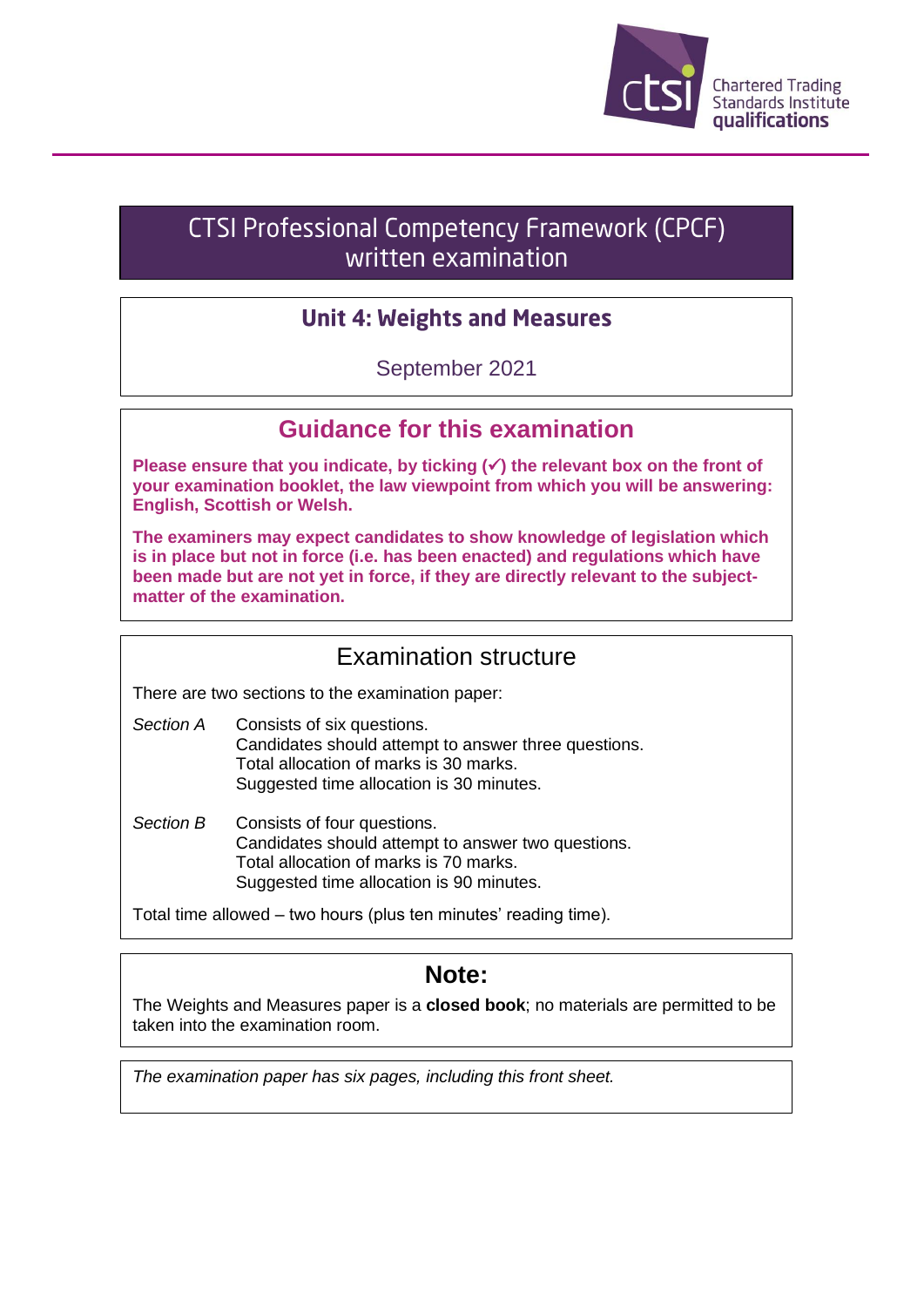**Chartered Trading**<br>Standards Institute

**Exam:** Unit 4: Weights and Measures **Exam cycle:** September 2021

**Date:** 15 September 2020 **Reading time:** 10 minutes

**Time:** 10:00 – 12:00 **Max:** 100 marks

#### **Section A Candidates should attempt to answer three questions - Total of 30 marks.**

- 1. Answer both parts:
	- (a) Briefly explain the operation of a strain gauge load cell referring to Ohms Law.
	- (b) What is the difference between an analogue load cell and a digital load cell? Use diagrams, if relevant.

(5 marks)

(5 marks)

(total: 10 marks)

- 2. Answer both parts:
	- (a) For the purposes of Great Britain (GB), what is an authorised representative and what tasks can they carry out?

(6 marks)

(b) Give an example of how this may operate under The Non-automatic Weighing Instruments Regulations 2016.

(4 marks)

(total: 10 marks)

- 3. Answer all parts:
	- (a) Briefly outline the requirements with respect to software identification in legal metrology. (4 marks) (b) Explain the difference between a version number and a checksum. (3 marks) (c) Give an example of the types of instruments where you would find both. (3 marks) (total: 10 marks)

### **Section A continues over the page.**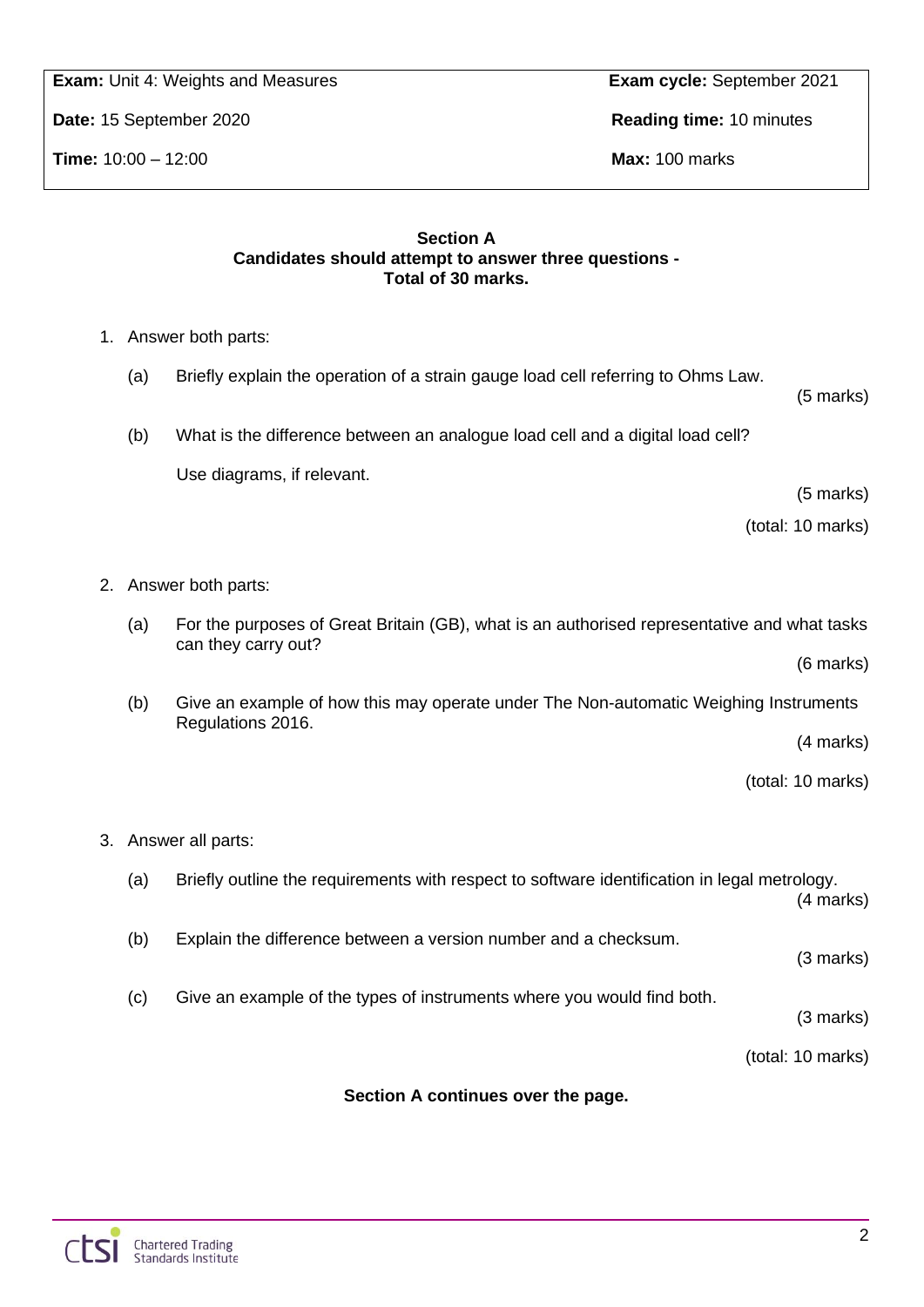#### 4. Answer both parts:

- (a) What are the main requirements for weights outlined in OIML R111 (20014)?
- (7 marks) (b) What category of weights would you use to initially conformity assess a weighing instrument used for commercial transactions by a jeweller?

(3 marks)

(total: 10 marks)

- 5. Answer both parts:
	- (a) What is a pulser and what is a calculator on a liquid fuel measuring instrument?
		-

(6 marks)

(b) Explain briefly how they work and why they should be sealed.

(4 marks)

(total: 10 marks)

6. You have a weighing scale manufacturer in your area. Since the UK departure from the EU, they have noticed an increase in the number of requests for instruments that can weigh in imperial units. They would like to know if they could design and build an instrument that can be used for trade, and weigh in imperial units.

What advice would you give them? Explain your answer.

(10 marks)

#### **Section A total of 30 marks.**

**End of Section A.**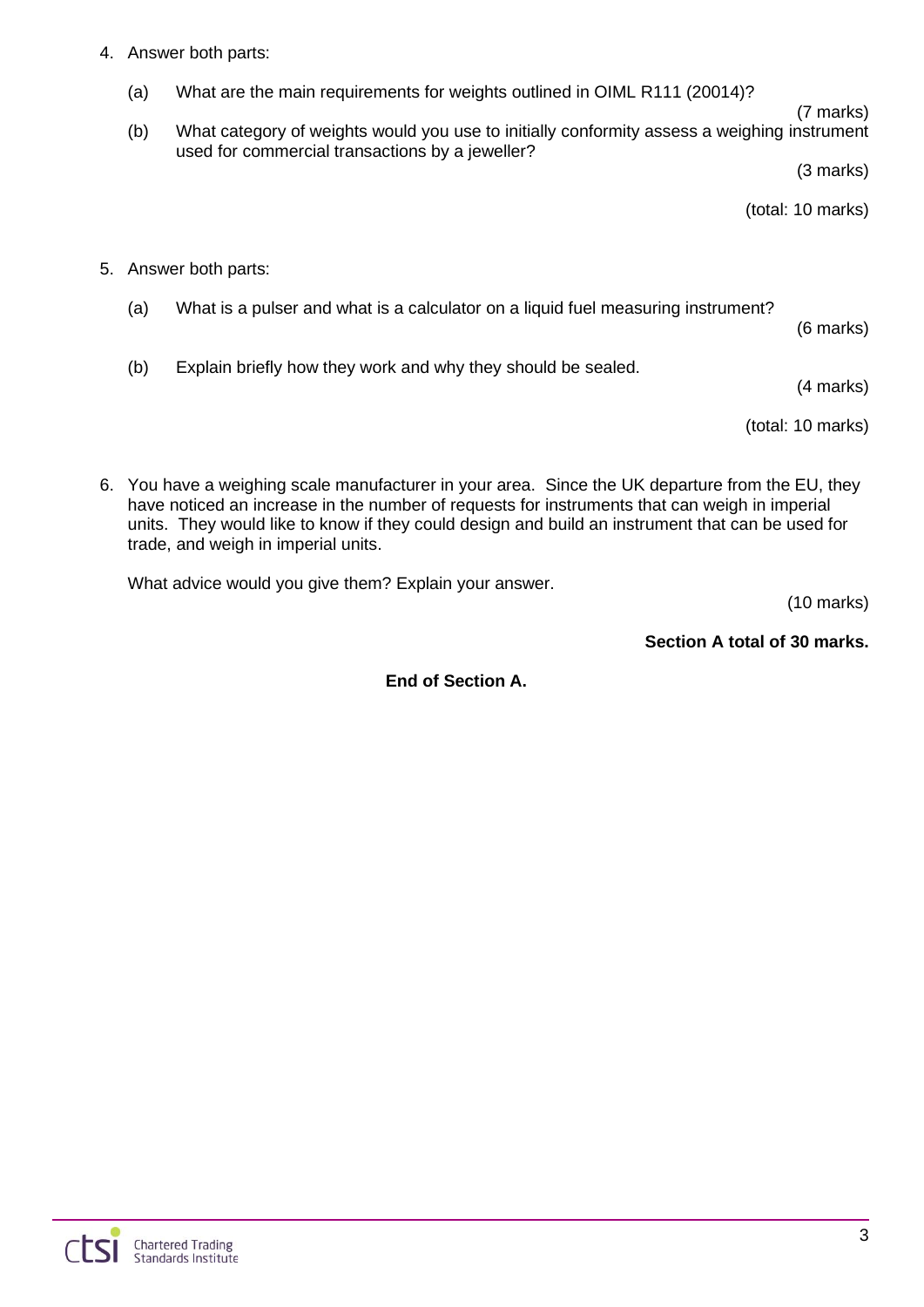#### **Section B Candidates should attempt to answer two questions-Total of 70 marks.**

7. You are an Inspector of Weights and Measures working for a local weights and measures authority in Great Britain (GB) as a result of budget cuts, the authority is not an approved body.

The authority is carrying out a project to check for the compliance of itinerant buyers and sellers of gold, silver and other precious metals with Weights and Measures Legislation.

You attend a local village hall to carry out an inspection of one of these traders and discover that he is using a non-automatic weighing instrument. You inspect the instrument and are pleased to see that it has a CE mark and the other relevant legal metrology markings that show compliance with The Non-Automatic Weighing Instrument Regulations 2016 (as amended).

(a) List seven of the markings, besides the CE mark, that you may expect to see on the instrument.

(7 marks)

(b) What advice would you give him if he wished to use the instrument in your authority next year?

(3 marks)

(c) Explain, in detail, the metrological assessments and tests you would carry out to ensure that the instrument is compliant with The Non-Automatic Weighing Instruments Regulations 2016 (as amended) and how you would calculate the errors. (The instrument does not have an auxiliary indication.)

What would the maximum allowable errors be?

(15 marks)

- (d) What actions could you take immediately regarding your findings? Explain your answer. (5 marks)
- (e) What would the trader need to do if he wished to continue using the instrument?

(5 marks)

(total: 35 marks)

**Section B continues over the page.**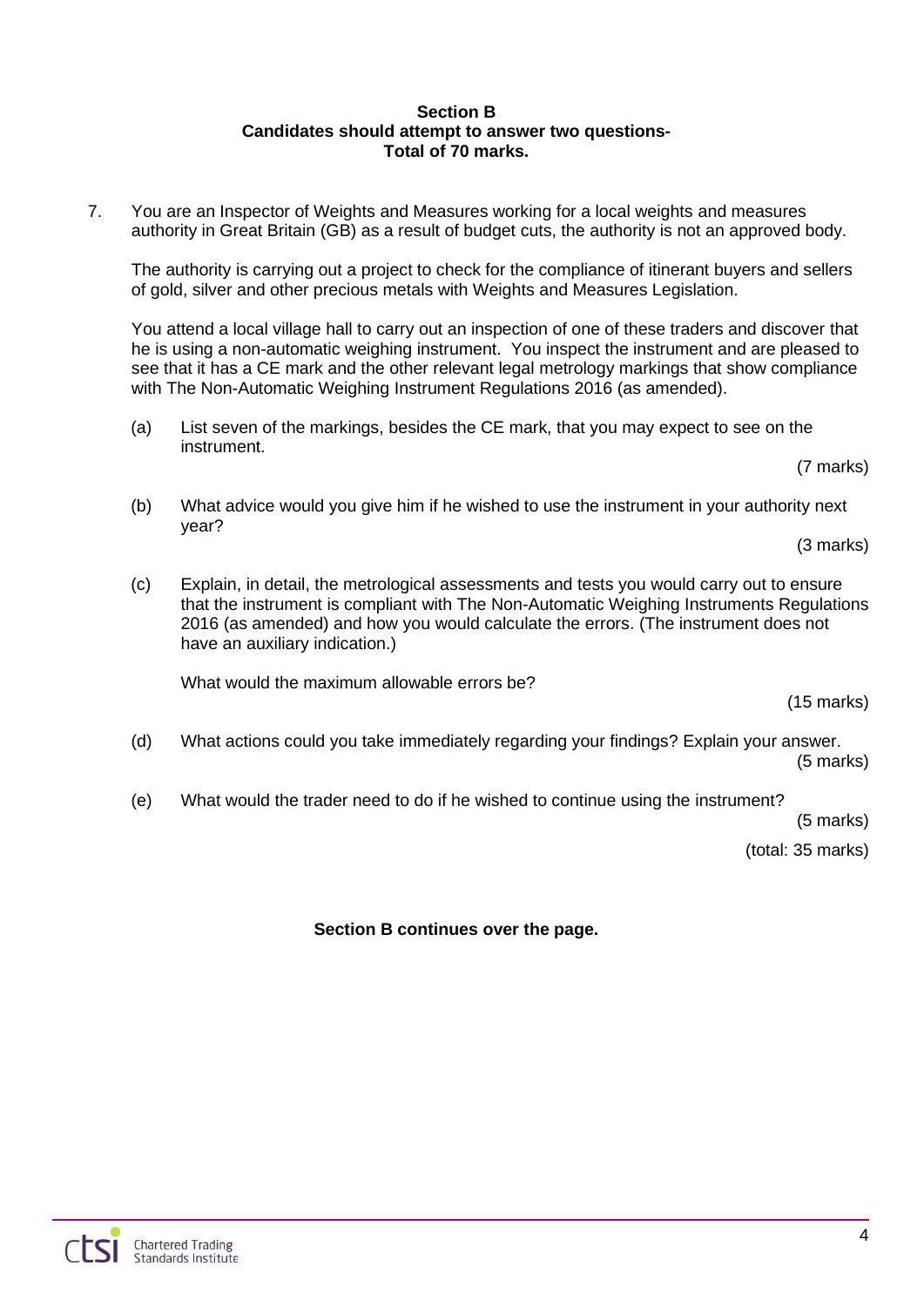- 8. You are out doing inspections at a local scrapyard, and you notice a liquid fuel measuring instrument on the site; a customer is filling a jerry can, which is then paid for. The instrument is an old dispenser and is not networked to any other devices. It is both a diesel dispenser and an unleaded dispenser. The instrument has a data plate which shows the date of manufacture as 1989, but it bears no other metrology markings and shows no evidence of ever having been verified.
	- (a) Draw a block diagram of the major parts of the liquid fuel dispenser and indicate the direction of flow of the fuel.

(11 marks)

(b) What advice would you give the owner of the liquid fuel measuring instrument regarding the absence of the verification marks and sealing?

(6 marks)

(c) (i) The owner decides to purchase a new liquid fuel measuring instrument. What physical tests would you undertake and what errors would you apply?

(6 marks)

(ii) What legal metrology marks would you expect to see on the new instrument, to ensure that it is fully compliant with the legislation? The new instrument is verified in February 2022.

(6 marks)

(d) The owner of the liquid fuel measuring instrument would like to connect it to his new computer system and print invoices for any fuel sold. Would this be possible? Explain your answer.

(6 marks)

(total: 35 marks)

9. A local consumer, Mr White, visits a local discount store, Orange Discount Products, to buy some washing powder. He buys a one-kilogram box of washing powder.

When he gets home, he opens it and notices that the box does not appear to be full. He telephones Orange Discount Products to complain, but the owner, Mr Blue, informs him that the manufacturer seals the boxes at the point of production, and it is nothing to do with him. Unhappy with Mr Blue's response, Mr White decides to complain to you as his local authority Trading Standards Officer and Inspector of Weights and Measures.

Mr White subsequently visits your office with the opened, but unused, box of washing powder. You determine that the gross weight of the box of washing powder is 965grams, with the net weight of the powder being 955 grams.

You decide to visit Orange Discount Products to make further enquiries. Whilst in the store, you find five identical boxes to Mr White's complaint item on display. You weigh these remaining boxes in the store. Although the gross weight of four of these is over 1,020 grams, one of them weighs 970 grams.

You observe that all the boxes are red in colour and have a 5mm high orange e-mark on the front. On the rear of the box is a marking stating "1 Kilo." and "Packed by Blissfully Bubbly". An address in your area for Blissfully Bubbly is marked on the box. The lettering is in 3mm high black writing.

**Question 9 continues over the page.**